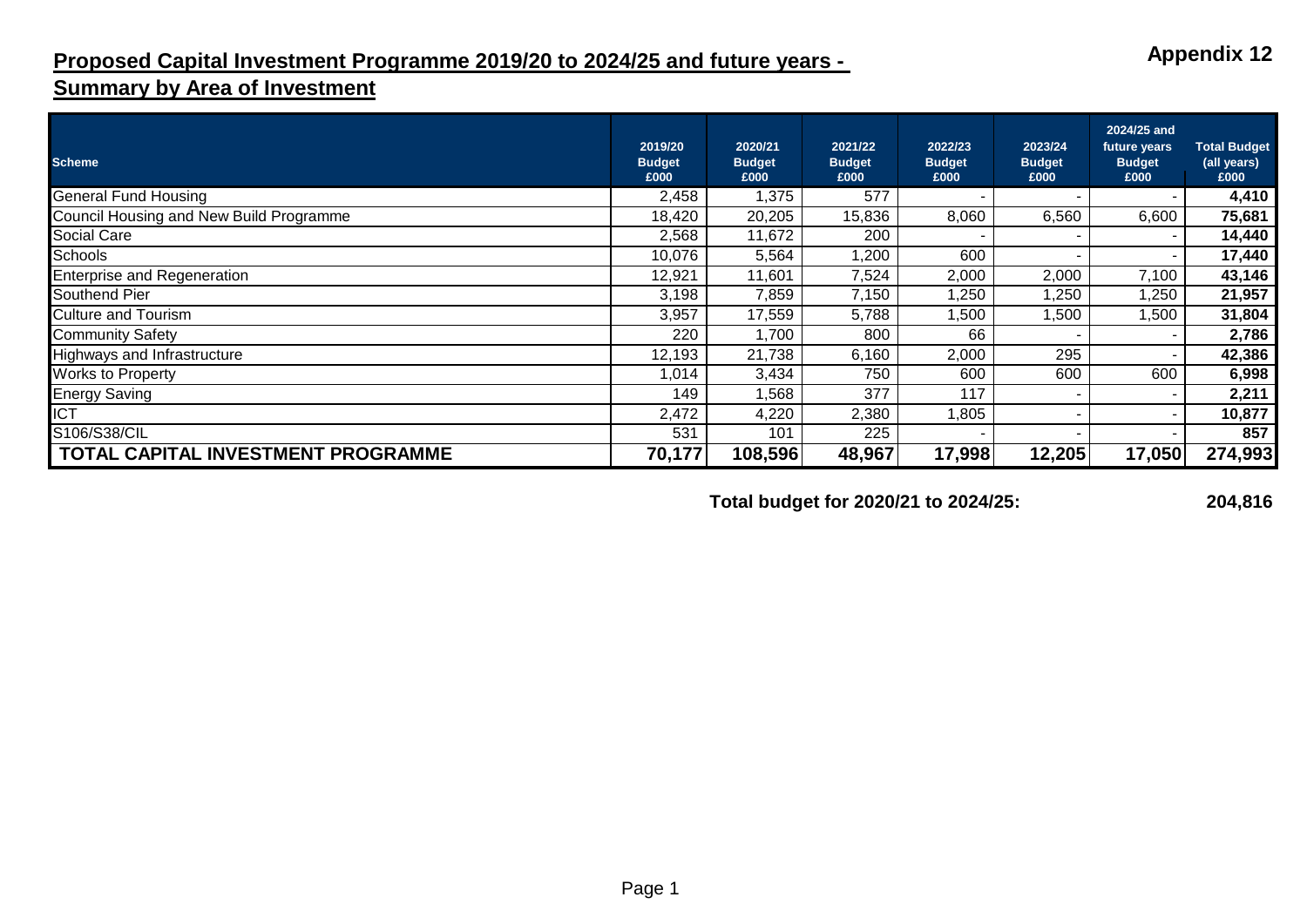| <b>Scheme</b>                                                      | 2019/20<br><b>Budget</b><br>£000 | 2020/21<br><b>Budget</b><br>£000 | 2021/22<br><b>Budget</b><br>£000 | 2022/23<br><b>Budget</b><br>£000 | 2023/24<br><b>Budget</b><br>£000 | 2024/25 and<br>future years<br><b>Budget</b><br>£000 | <b>Total Budget</b><br>(all years)<br>£000 |
|--------------------------------------------------------------------|----------------------------------|----------------------------------|----------------------------------|----------------------------------|----------------------------------|------------------------------------------------------|--------------------------------------------|
| <b>General Fund Housing</b>                                        |                                  |                                  |                                  |                                  |                                  |                                                      |                                            |
| <b>Disabled Facilities Grant</b>                                   | 1,028                            | 900                              | 577                              |                                  |                                  |                                                      | 2,505                                      |
| <b>Private Sector Housing Strategy</b>                             | 1,095                            | 475                              |                                  |                                  |                                  |                                                      | 1,570                                      |
| 12a Ceylon Road Refurbishment Works                                | 35                               |                                  |                                  |                                  |                                  |                                                      | 35                                         |
| Housing and Development Pipeline Feasibility - GF                  | 300                              |                                  |                                  |                                  |                                  |                                                      | 300                                        |
| <b>Total General Fund Housing</b>                                  | 2,458                            | 1,375                            | 577                              | $\blacksquare$                   |                                  |                                                      | 4,410                                      |
| <b>Council Housing and New Build Programme</b>                     |                                  |                                  |                                  |                                  |                                  |                                                      |                                            |
| Bathroom Refurbishment                                             | 140                              | 119                              | 59                               | 52                               | 96                               |                                                      | 466                                        |
| Central Heating                                                    | 1,218                            | 161                              | 197                              | 161                              | 771                              |                                                      | 2,508                                      |
| Common Areas Improvement                                           | 3,403                            | 927                              | 864                              | 864                              | 864                              |                                                      | 6,922                                      |
| Environmental - H&S works                                          | 992                              | 981                              | 1,080                            | 1,080                            | 1,080                            |                                                      | 5,213                                      |
| Kitchen Refurbishments                                             | 222                              | 1,515                            | 1,002                            | 875                              | 1,107                            |                                                      | 4,721                                      |
| Rewiring                                                           | 470                              | 53                               | 501                              | 739                              | 411                              |                                                      | 2,174                                      |
| Roofs                                                              | 488                              | 1,037                            | 1,335                            | 1,145                            | 1,187                            |                                                      | 5,192                                      |
| Windows and Doors                                                  | 362                              | 1,127                            | 862                              | 944                              | 344                              |                                                      | 3,639                                      |
| Future Programme (MRA & Decent Homes)                              |                                  |                                  |                                  |                                  |                                  | 6.600                                                | 6,600                                      |
| HRA Disabled Adaptations - Major Adaptations                       | 963                              | 650                              | 650<br>50                        | 650                              | 650<br>50                        |                                                      | 3,563                                      |
| HRA Disabled Adaptations - Minor Adaptations                       | 150                              | 50<br>345                        |                                  | 50                               |                                  |                                                      | 350<br>345                                 |
| Sheltered Housing DDA works<br><b>Energy Efficiency Measures</b>   | 150                              |                                  |                                  |                                  |                                  |                                                      | 150                                        |
| Housing Construction Scheme - Phase 2                              | 578                              |                                  |                                  |                                  |                                  |                                                      | 578                                        |
| Housing Construction Scheme - Phase 3                              | 327                              | 3,922                            | 654                              |                                  |                                  |                                                      | 4,903                                      |
| Housing Construction Scheme - Phase 4                              |                                  | 2,406                            | 3,782                            |                                  |                                  |                                                      | 6,188                                      |
| Housing Construction Scheme - Modern Methods of Construction (MMC) | 222                              | 1,112                            |                                  |                                  |                                  |                                                      | 1,334                                      |
| Housing Construction Scheme - Phase 5/6 feasibility (S106)         | 50                               |                                  |                                  |                                  |                                  |                                                      | 50                                         |
| Housing Construction Scheme - Land Assembley Fund (S106)           | 1,400                            |                                  |                                  |                                  |                                  |                                                      | 1,400                                      |
| HRA Affordable Housing Acquisitions Programme                      | 6,656                            | 5,000                            | 3,000                            | 1,500                            |                                  |                                                      | 16,156                                     |
| Housing and Development Pipeline Feasibility - HRA                 | 345                              |                                  |                                  |                                  |                                  |                                                      | 345                                        |
| Acquisition of tower block leaseholds - Queensway                  | 284                              | 800                              | 1,800                            |                                  |                                  |                                                      | 2,884                                      |
| <b>Total Council Housing and New Build Programme</b>               | 18,420                           | 20,205                           | 15,836                           | 8,060                            | 6,560                            | 6.600                                                | 75,681                                     |
| <b>Social Care</b>                                                 |                                  |                                  |                                  |                                  |                                  |                                                      |                                            |
| <b>Community Capacity</b>                                          | 125                              | 125                              |                                  |                                  |                                  |                                                      | 250                                        |
| Dementia Friendly Environments                                     |                                  |                                  |                                  |                                  |                                  |                                                      | 8                                          |
| Children's Residential Care Provision                              | 15                               | 685                              |                                  |                                  |                                  |                                                      | 700                                        |
| SEND Module and Integration with Liquid Logic                      | 120                              |                                  |                                  |                                  |                                  |                                                      | 120                                        |
| AHDC Short Breaks for Disabled Children                            |                                  | 64                               |                                  |                                  |                                  |                                                      | 64                                         |
| Mental Health Funding Stream                                       |                                  | 36                               |                                  |                                  |                                  |                                                      | 36                                         |
| <b>Transforming Care Housing</b>                                   |                                  | 162                              |                                  |                                  |                                  |                                                      | 162                                        |
| Delaware and Priory New Build                                      | 2,300                            | 10,600                           | 200                              |                                  |                                  |                                                      | 13,100                                     |
| <b>Total Social Care</b>                                           | 2.568                            | 11.672                           | 200                              | $\blacksquare$                   |                                  | $\blacksquare$                                       | 14.440                                     |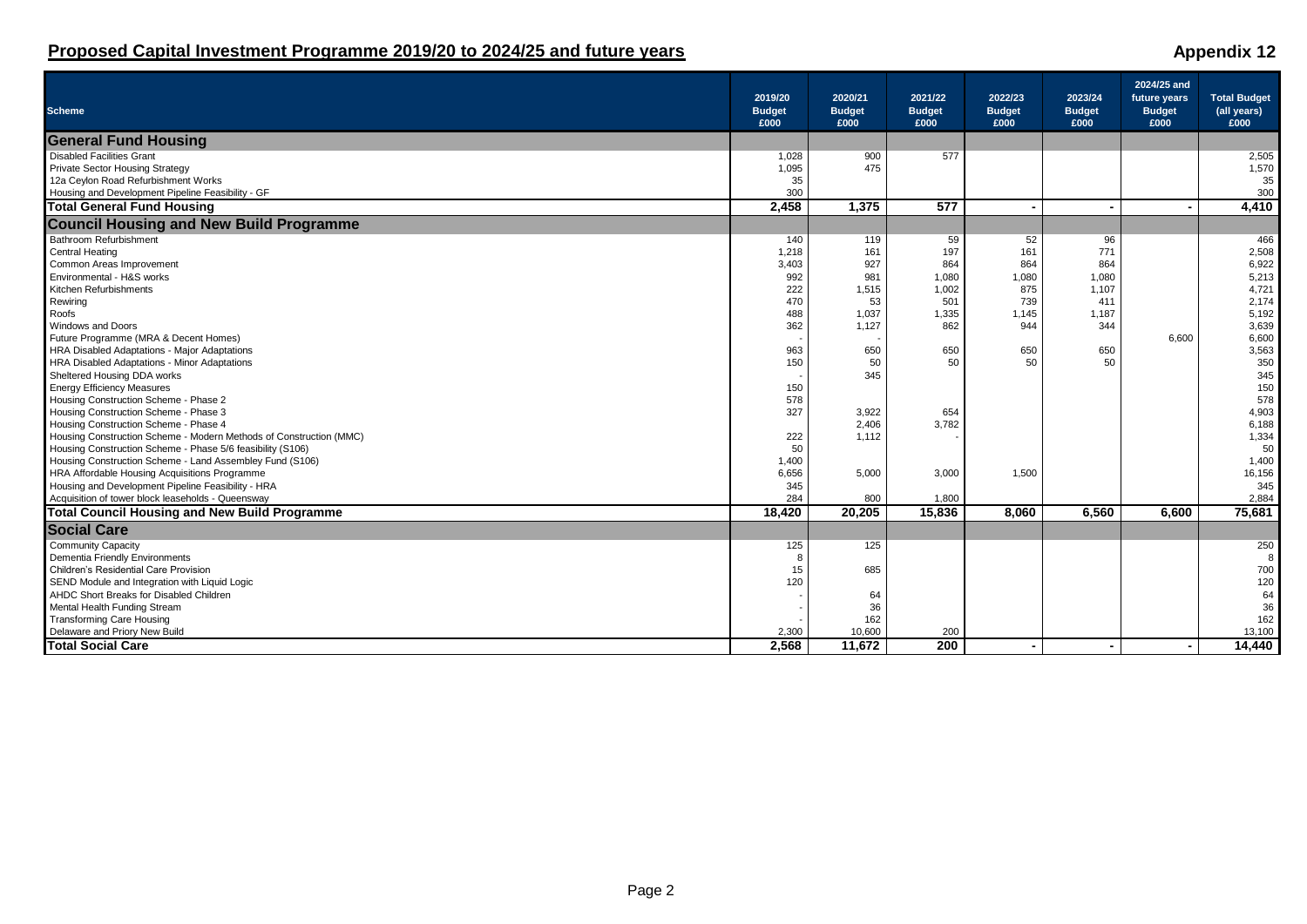| <b>Scheme</b>                                                               | 2019/20<br><b>Budget</b><br>£000 | 2020/21<br><b>Budget</b><br>£000 | 2021/22<br><b>Budget</b><br>£000 | 2022/23<br><b>Budget</b><br>£000 | 2023/24<br><b>Budget</b><br>£000 | 2024/25 and<br>future years<br><b>Budget</b><br>£000 | <b>Total Budget</b><br>(all years)<br>£000 |
|-----------------------------------------------------------------------------|----------------------------------|----------------------------------|----------------------------------|----------------------------------|----------------------------------|------------------------------------------------------|--------------------------------------------|
| <b>Schools</b>                                                              |                                  |                                  |                                  |                                  |                                  |                                                      |                                            |
| Adult Community College rainwater goods                                     | 12                               |                                  |                                  |                                  |                                  |                                                      | 12                                         |
| Chalkwell Hall Infants replace relocatables (SBC 50%)                       |                                  | 109                              |                                  |                                  |                                  |                                                      | 109                                        |
| Chalkwell Hall Infants Energy Project                                       |                                  | 300                              |                                  |                                  |                                  |                                                      | 300                                        |
| Chalkwell Hall Juniors roofs                                                | 65                               |                                  |                                  |                                  |                                  |                                                      | 65                                         |
| Eastwood Primary roof                                                       | 100                              |                                  |                                  |                                  |                                  |                                                      | 100                                        |
| Fairways Primary roof                                                       |                                  | 15                               |                                  |                                  |                                  |                                                      | 15                                         |
| Fairways Primary curtain walling                                            |                                  | 100                              |                                  |                                  |                                  |                                                      | 100                                        |
| <b>Fairways Primary Pipeworks</b>                                           | 29                               | 26                               |                                  |                                  |                                  |                                                      | 55                                         |
| <b>Fairways Primary Trees</b>                                               | 10                               |                                  |                                  |                                  |                                  |                                                      | 10                                         |
| Future condition projects                                                   | 65                               | 290                              | 500                              | 500                              |                                  |                                                      | 1,355                                      |
| Milton Hall Fire Alarm replacement (H&S)                                    | 40                               |                                  |                                  |                                  |                                  |                                                      | 40                                         |
| West Leigh Infant Boiler                                                    | 140                              |                                  |                                  |                                  |                                  |                                                      | 140                                        |
| Devolved Formula Capital                                                    | 100                              | 100                              | 100                              | 100                              |                                  |                                                      | 400                                        |
| Expansion of 2 yr old Childcare Places                                      | -5                               |                                  |                                  |                                  |                                  |                                                      | 5                                          |
| School Improvement and Provision of School Places                           | 9,200                            | 3,762                            | 600                              |                                  |                                  |                                                      | 13,562                                     |
| Special Provision Capital Fund                                              | 310                              | 862                              |                                  |                                  |                                  |                                                      | 1,172                                      |
| <b>Total Schools</b>                                                        | 10,076                           | 5,564                            | 1,200                            | 600                              |                                  |                                                      | 17,440                                     |
| <b>Enterprise and Regeneration</b>                                          |                                  |                                  |                                  |                                  |                                  |                                                      |                                            |
| Airport Business Park (including Local Growth Fund)                         | 11,380                           | 8,711                            | 5,044                            |                                  |                                  |                                                      | 25,135                                     |
| Airport Business Park - Acquisition                                         |                                  | 1,200                            |                                  |                                  |                                  |                                                      | 1,200                                      |
| Better Queensway - Programme Management                                     | 541                              | 540                              | 480                              |                                  |                                  |                                                      | 1,561                                      |
| Better Queensway - Loan to Joint Venture                                    | 1,000                            | 900                              | 2,000                            | 2,000                            | 2,000                            | 7,100                                                | 15,000                                     |
| Housing Infrastructure Feasibility                                          |                                  | 250                              |                                  |                                  |                                  |                                                      | 250                                        |
| <b>Total Enterprise and Regeneration</b>                                    | 12,921                           | 11,601                           | 7,524                            | 2,000                            | 2,000                            | 7,100                                                | 43,146                                     |
| <b>Southend Pier</b>                                                        |                                  |                                  |                                  |                                  |                                  |                                                      |                                            |
| Southend Pier - Bearing Refurbishment (Phase One)                           | 572                              |                                  |                                  |                                  |                                  |                                                      | 572                                        |
| Southend Pier - Condition Works Engineers                                   | 1,163                            | 1,250                            | 1,250                            | 1,250                            | 1,250                            | 1,250                                                | 7,413                                      |
| Southend Pier - Condition Works Surveyors                                   | 439                              |                                  |                                  |                                  |                                  |                                                      | 439                                        |
| Southend Pier - Pier Entrance Enhancement                                   | 400                              |                                  |                                  |                                  |                                  |                                                      | 400                                        |
| Southend Pier - Pier Pavilion Platform Detailed Design (Gateway Review One) | 24                               | 127                              |                                  |                                  |                                  |                                                      | 151                                        |
| Southend Pier - Prince George Extension (Phase Two)                         | 150                              | 1,000                            | 1,158                            |                                  |                                  |                                                      | 2,308                                      |
| Southend Pier - Replacement of Pier Trains                                  | 250                              | 3,000                            |                                  |                                  |                                  |                                                      | 3,250                                      |
| Southend Pier - Timber Outer Pier Head                                      | 200                              | 2,482                            | 4,742                            |                                  |                                  |                                                      | 7,424                                      |
| <b>Total Southend Pier</b>                                                  | 3,198                            | 7,859                            | 7,150                            | 1,250                            | 1.250                            | 1,250                                                | 21,957                                     |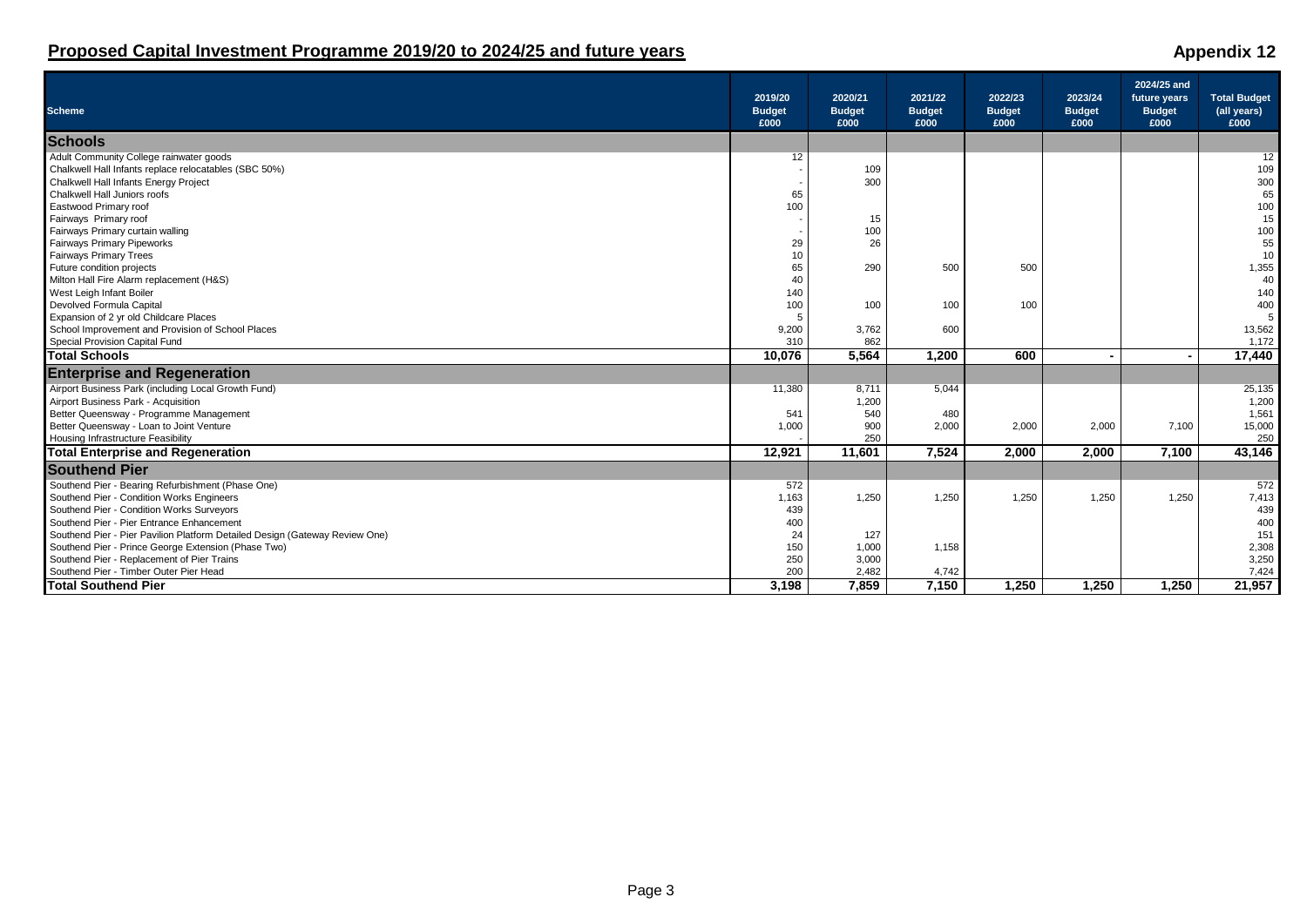| <b>Scheme</b>                                                       | 2019/20<br><b>Budget</b><br>£000 | 2020/21<br><b>Budget</b><br>£000 | 2021/22<br><b>Budget</b><br>£000 | 2022/23<br><b>Budget</b><br>£000 | 2023/24<br><b>Budget</b><br>£000 | 2024/25 and<br>future years<br><b>Budget</b><br>£000 | <b>Total Budget</b><br>(all years)<br>£000 |
|---------------------------------------------------------------------|----------------------------------|----------------------------------|----------------------------------|----------------------------------|----------------------------------|------------------------------------------------------|--------------------------------------------|
| <b>Culture and Tourism</b>                                          |                                  |                                  |                                  |                                  |                                  |                                                      |                                            |
| Southchurch Park Bowls Pavillion                                    |                                  | 20                               |                                  |                                  |                                  |                                                      | 20                                         |
| Southend Cliffs - Replacement of Handrails                          |                                  | 16                               |                                  |                                  |                                  |                                                      | 16                                         |
| Southend Leisure and Tennis Centre Boiler                           | 23                               |                                  |                                  |                                  |                                  |                                                      | 23                                         |
| Wheeled Sports Facility Central Southend Area                       | 245                              |                                  |                                  |                                  |                                  |                                                      | 245                                        |
| Allotments Water Supply Upgrade                                     | 30                               | 57                               | 56                               |                                  |                                  |                                                      | 143                                        |
| Chalkwell Park and Priory Park Tennis Courts                        | 37                               |                                  |                                  |                                  |                                  |                                                      | 37                                         |
| Parks Feasibility and Options Appraisals                            | 24                               |                                  |                                  |                                  |                                  |                                                      | 24                                         |
| Playground Gates                                                    |                                  | 123                              |                                  |                                  |                                  |                                                      | 123                                        |
| Replacement and Upgrade of Parks Furniture                          | 80                               | 30                               |                                  |                                  |                                  |                                                      | 110                                        |
| Shoebury Common Regeneration                                        | 34                               | 236                              |                                  |                                  |                                  |                                                      | 270                                        |
| Sidmouth Park - Replacement of Play Equipment                       | 47                               | 50                               |                                  |                                  |                                  |                                                      | 97                                         |
| Southend Tree Policy Review - additional trees                      | 75                               | 56                               | 57                               |                                  |                                  |                                                      | 188                                        |
| Forum II                                                            | 1,030                            | 13,500                           | 3,950                            |                                  |                                  |                                                      | 18,480                                     |
| Kiosks in Libraries                                                 |                                  | 140                              |                                  |                                  |                                  |                                                      | 140                                        |
| Leigh Library Gardens Messroom Refurbishment                        | 63                               |                                  |                                  |                                  |                                  |                                                      | 63                                         |
| Library Review                                                      |                                  | 179                              |                                  |                                  |                                  |                                                      | 179                                        |
| Cliffs Pavilion - Auditorium Air Handling Unit                      |                                  | 115                              |                                  |                                  |                                  |                                                      | 115                                        |
| Cliffs Pavilion - Boiler Flues                                      | 124                              |                                  |                                  |                                  |                                  |                                                      | 124                                        |
| Cliffs Pavilion - Chiller                                           | 25                               | 150                              |                                  |                                  |                                  |                                                      | 175                                        |
| Cliffs Pavilion - External Refurbishment works                      |                                  |                                  | 215                              |                                  |                                  |                                                      | 215                                        |
| Cliffs Pavilion - Power Supply Equipment                            | 30                               | 140                              |                                  |                                  |                                  |                                                      | 170                                        |
| Joint Theatres and Leisure Centres - Asbestos                       |                                  | 115                              |                                  |                                  |                                  |                                                      | 115                                        |
| Palace Theatre - Air Handling Units                                 | 69                               |                                  |                                  |                                  |                                  |                                                      | 69                                         |
| Palace Theatre - Power Supply Equipment                             | 5                                | 165                              |                                  |                                  |                                  |                                                      | 170                                        |
| Palace Theatre - Replacement of Asbestos Stage Safety Curtain       |                                  |                                  |                                  |                                  |                                  |                                                      | 2                                          |
| Central Museum Works                                                | 50                               | 197                              |                                  |                                  |                                  |                                                      | 247                                        |
| Inflatable Planetarium                                              | 35                               |                                  |                                  |                                  |                                  |                                                      | 35                                         |
| <b>Prittlewell Prince Storage</b>                                   | 52                               |                                  |                                  |                                  |                                  |                                                      | 52                                         |
| Cart and Wagon Shed                                                 | 200                              | 650                              |                                  |                                  |                                  |                                                      | 850                                        |
| Energy Improvements in Culture Property Assets                      | 110                              |                                  |                                  |                                  |                                  |                                                      | 110                                        |
| Fire Improvement Works                                              | 734                              | 750                              | 750                              | 750                              | 750                              | 750                                                  | 4,484                                      |
| "Make Southend Sparkle" Initiative                                  |                                  | 10                               | 10                               |                                  |                                  |                                                      | 21                                         |
| Property Refurbishment Programme                                    | 676                              | 750                              | 750                              | 750                              | 750                              | 750                                                  | 4,426                                      |
| Pump Priming Budget                                                 | 93                               | 110                              |                                  |                                  |                                  |                                                      | 203                                        |
| Queen Victoria statue - security fence                              | 24                               |                                  |                                  |                                  |                                  |                                                      | 24                                         |
|                                                                     | 39                               |                                  |                                  |                                  |                                  |                                                      | 39                                         |
| <b>Resorts Services Signage</b><br><b>Total Culture and Tourism</b> | 3,957                            | 17,559                           | 5,788                            | 1,500                            | 1,500                            | 1,500                                                | 31,804                                     |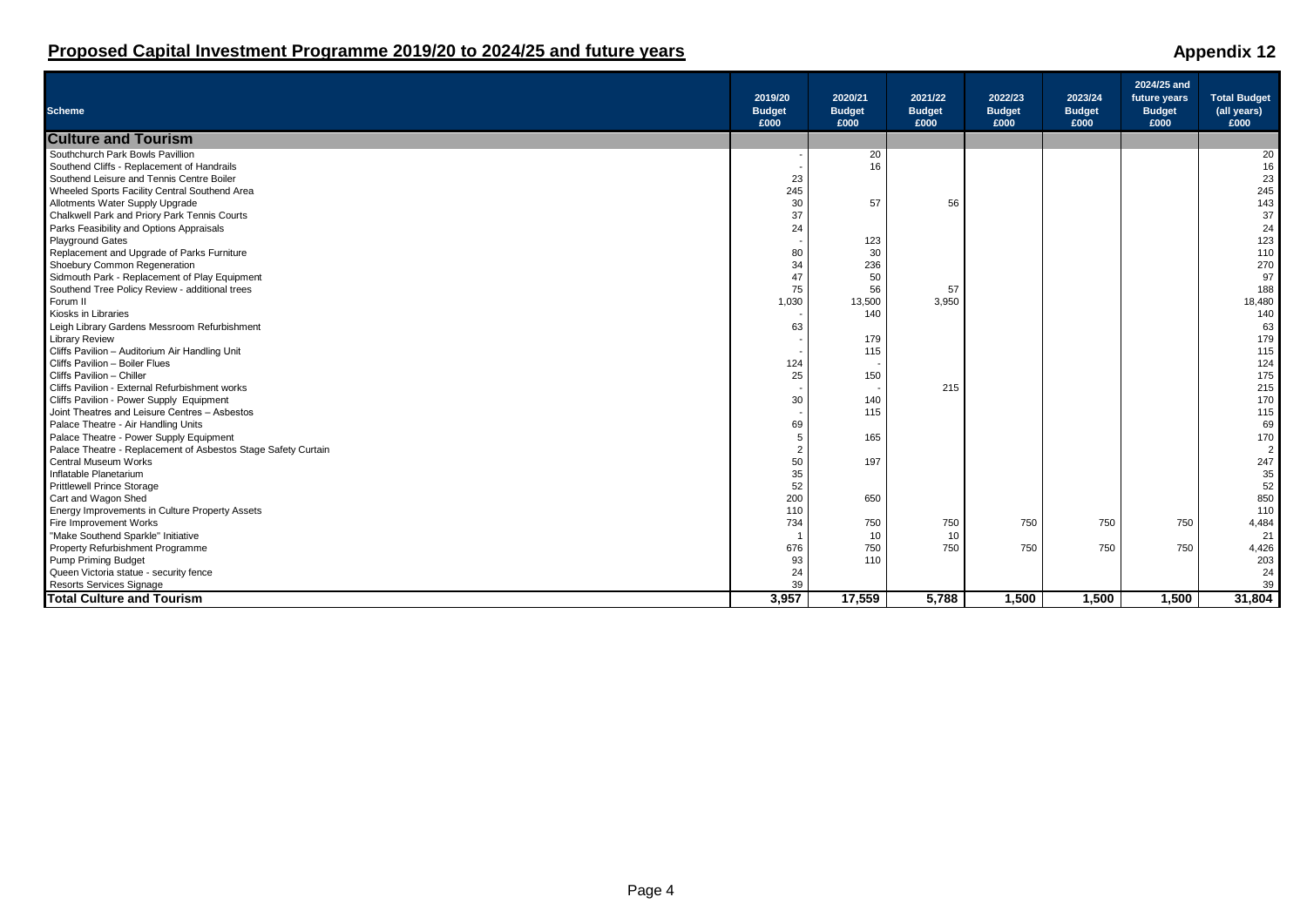| <b>Scheme</b>                                                               | 2019/20<br><b>Budget</b><br>£000 | 2020/21<br><b>Budget</b><br>£000 | 2021/22<br><b>Budget</b><br>£000 | 2022/23<br><b>Budget</b><br>£000 | 2023/24<br><b>Budget</b><br>£000 | 2024/25 and<br>future years<br><b>Budget</b><br>£000 | <b>Total Budget</b><br>(all years)<br>£000 |
|-----------------------------------------------------------------------------|----------------------------------|----------------------------------|----------------------------------|----------------------------------|----------------------------------|------------------------------------------------------|--------------------------------------------|
| <b>Community Safety</b>                                                     |                                  |                                  |                                  |                                  |                                  |                                                      |                                            |
| <b>CCTV Equipment Renewal</b>                                               | 40                               | 1,400                            | 800                              | 66                               |                                  |                                                      | 2,306                                      |
| <b>Security Measures</b>                                                    | 180                              | 300                              |                                  |                                  |                                  |                                                      | 480                                        |
| <b>Total Community Safety</b>                                               | 220                              | 1,700                            | 800                              | 66                               |                                  |                                                      | 2,786                                      |
| <b>Highways and Infrastructure</b>                                          |                                  |                                  |                                  |                                  |                                  |                                                      |                                            |
| <b>Cliff Stabilisation schemes:</b>                                         |                                  |                                  |                                  |                                  |                                  |                                                      |                                            |
| - Cliff Slip Investigation Works                                            | 220                              |                                  |                                  |                                  |                                  |                                                      | 220                                        |
| Manor Road Cliff Stabilisation                                              | 324                              |                                  |                                  |                                  |                                  |                                                      | 324                                        |
| Flood Prevention and Resilience schemes:                                    |                                  |                                  |                                  |                                  |                                  |                                                      |                                            |
| Coastal Defence (Shoebury Common Sea Defence Scheme)                        | 242                              | 100                              | 3,695                            |                                  |                                  |                                                      | 4,037                                      |
| Improving Resilience of the Borough to Flooding from Extreme Weather Events | 175                              | 35                               |                                  |                                  |                                  |                                                      | 210                                        |
| <b>Flood Prevention Works</b>                                               | 110                              |                                  | 1,015                            | 1,125                            |                                  |                                                      | 2,250                                      |
| Southend Highway Flood Reduction and Resilience Improvement Scheme          | 161                              |                                  |                                  |                                  |                                  |                                                      | 161                                        |
| Carriageways and Footways schemes:                                          |                                  |                                  |                                  |                                  |                                  |                                                      |                                            |
| Carriageways and Footways Improvements                                      | 1,766                            | 3,000                            |                                  |                                  |                                  |                                                      | 4,766                                      |
| Highways Maintenance - Potholes                                             | 135                              | 65                               |                                  |                                  |                                  |                                                      | 200                                        |
| Junction Protection                                                         |                                  | 325                              | 325                              |                                  |                                  |                                                      | 650                                        |
| <b>Zebra Crossing Surfacing Replacement</b>                                 |                                  | 200                              | 200                              | 200                              |                                  |                                                      | 600                                        |
| - Improve Footway Condition Around Highway Trees                            | 218                              | 150                              | 150                              | 150                              |                                  |                                                      | 668                                        |
| Cinder Path                                                                 | 65                               |                                  |                                  |                                  |                                  |                                                      | 65                                         |
| Highways Infrastructure schemes:                                            |                                  |                                  |                                  |                                  |                                  |                                                      |                                            |
| - Street Lighting Infills                                                   | 127                              | 125                              | 125                              | 125                              |                                  |                                                      | 502                                        |
| - Town Centre Redevelopment Improvements - Highways (NPIF)                  | 1,492                            |                                  |                                  |                                  |                                  |                                                      | 1,492                                      |
| - Traffic Signs Upgrade                                                     |                                  | 200                              | 100                              | 100                              | 100                              |                                                      | 500                                        |
| Parking schemes:                                                            |                                  |                                  |                                  |                                  |                                  |                                                      |                                            |
| - Car Park Improvements                                                     | 100                              | 100                              | 100                              | 100                              | 100                              |                                                      | 500                                        |
| Car Park Resurfacing                                                        |                                  | 250                              | 250                              |                                  |                                  |                                                      | 500                                        |
| Improved Car Park Signage and Guidance Systems                              | 17                               | 215                              |                                  |                                  |                                  |                                                      | 232                                        |
| Coach Parking                                                               | 29                               |                                  |                                  |                                  |                                  |                                                      | 29                                         |
| Parking Strategy                                                            | 149                              | 50                               |                                  |                                  |                                  |                                                      | 199                                        |
| Local Transport Plan schemes:                                               |                                  |                                  |                                  |                                  |                                  |                                                      |                                            |
| - LTP (Integrated Transport block) - Bridge Strengthening                   | 780                              | 300                              |                                  |                                  |                                  |                                                      | 1,080                                      |
| - LTP (Integrated Transport block) - Better Sustainable Transport           | 486                              | 735                              |                                  |                                  |                                  |                                                      | 1,221                                      |
| - LTP (Integrated Transport block) - Better Networks                        | 551                              | 450                              |                                  |                                  |                                  |                                                      | 1,001                                      |
| - LTP (Integrated Transport block) - Traffic Management Schemes             | 397                              | 400                              |                                  |                                  |                                  |                                                      | 797                                        |
| - LTP (Integrated Transport block) - Traffic Control Systems                | 203                              | 401                              |                                  |                                  |                                  |                                                      | 604                                        |
| - LTP - Maintenance                                                         | 1,144                            | 671                              |                                  |                                  |                                  |                                                      | 1,815                                      |
| - LTP - Maintenance - Street Lighting                                       | 150                              | 150                              |                                  |                                  |                                  |                                                      | 300                                        |
| Local Growth Fund schemes:<br>- A127 Growth Corridor (Bell.                 |                                  |                                  |                                  |                                  |                                  |                                                      |                                            |
| - A127 Growth Corridor (Bell Junction and A127 Essential Maintenance Works) | 2,437                            | 9,969                            |                                  |                                  |                                  |                                                      | 12,406                                     |
| Extension of London Road Public Realm Improvement to Victoria Circus        | 500                              | 3.466                            |                                  |                                  |                                  |                                                      | 3,966                                      |
| Other Transport schemes:                                                    |                                  |                                  |                                  |                                  |                                  |                                                      |                                            |
| <b>HCA Progress Road</b>                                                    | 15                               |                                  |                                  |                                  |                                  |                                                      | 15                                         |
| - Southend Transport Model                                                  | 200                              | 381                              | 200                              | 200                              | 95                               |                                                      | 1,076                                      |
| <b>Total Highways and Infrastructure</b>                                    | 12,193                           | 21,738                           | 6.160                            | 2.000                            | 295                              |                                                      | 42,386                                     |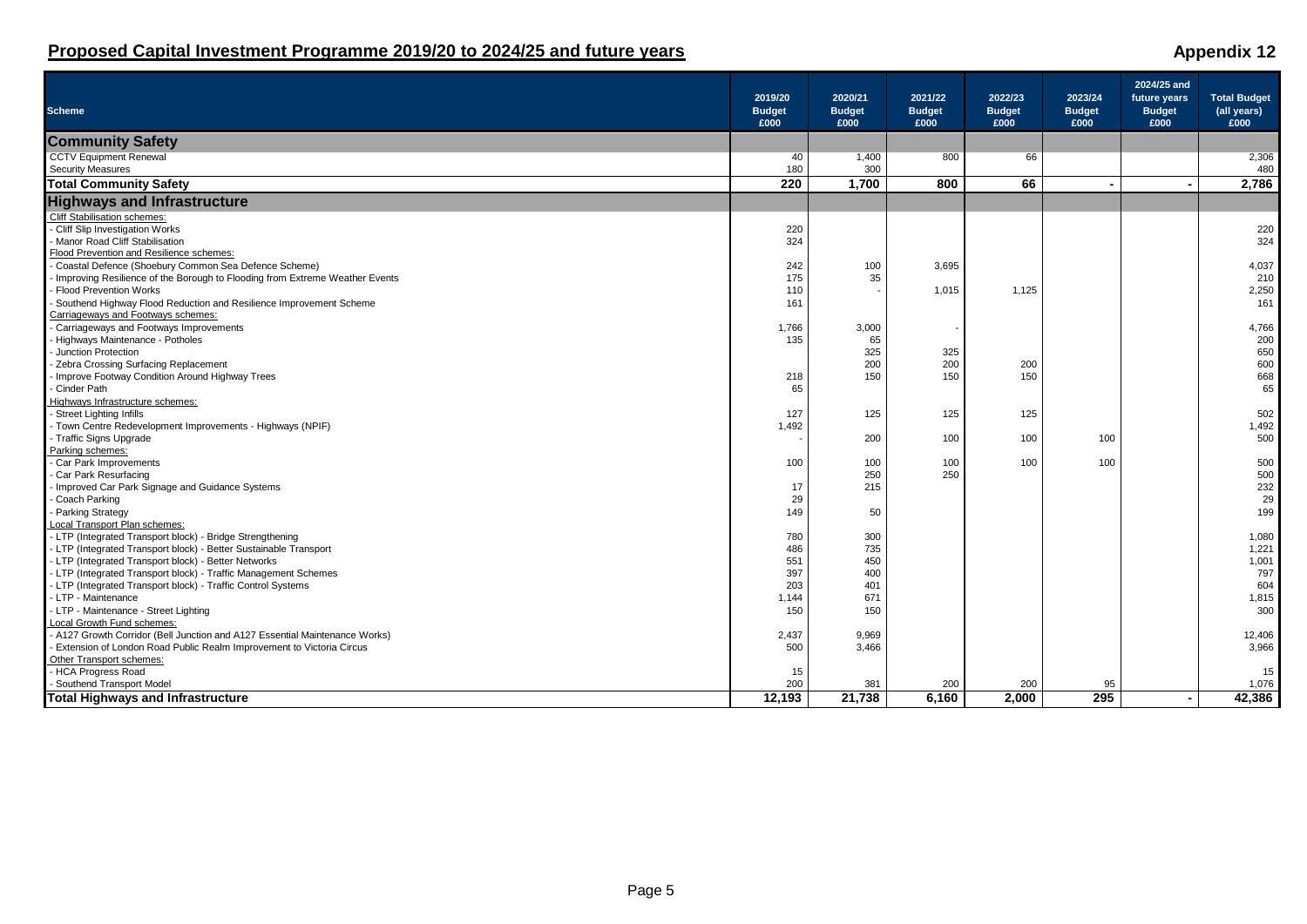### **Scheme 2019/20 Budget 2020/21 Budget 2021/22 Budget 2022/23 Budget 2023/24 Budget 2024/25 and future years Budget £000 £000 £000 £000 £000 £000 £000 Works to Property**<br>62 Avenue Road - demolition 62 Avenue Road - demolition - 49 49 Belfairs Park Restaurant/Golf Club Preventative Works - 102 102 Civic Campus - Efficient Use of Space 200 232 150 582 Clearance and Fencing - Land off Sutton Road 5 5 Darlows Green former WCs demolition 3 3 Demolition of Public WCs at Pitmans Close 7 7 Elm Road Sports Ground Remedial Works 60 60 Futures Demolition 35 485 520 New Beach Huts Phase 2 3 3 3 3 3 3 3 3 3 3 4 3 3 4 3 3 4 3 3 4 3 3 4 3 3 4 3 3 4 3 3 4 3 3 4 3 3 4 3 3 4 3 3 4 3 4 3 4 3 4 3 4 3 4 3 4 3 4 3 4 3 4 3 4 3 4 3 4 3 4 3 4 3 4 3 4 3 4 3 4 3 4 3 4 3 4 3 4 3 4 3 4 3 4 3 4 3 4 3 4 Pier Arches External Landlord Works 72 72 Relocation of START 20 20 SACC Access Control System 24 24 SACC Access Control System and System and System and SACC Access Control System and SACC Access Control System and SACC Reception Area Security Works (and SACC Reception Area Security Works (and SACC Reception Area Securit Seaways - HCA Condition Funding 170 170 SMAC Eastern Esplanade Slipway - 27 27 Cemetery - Ride on Mower 30 30 Cemetery and Crematorium Road and Path Resurfacing 10 100 110 Crematorium - Urgent Structural Repairs to Chimney in the common structural Repairs to Chimney in the common structural Repairs to Chimney in the common structural Repairs to Chimney in the common structural Repairs to Chi Essential Crematorium/Cemetery Equipment 8 8 Pergola Walk Memorial Scheme 7 7 Replacement Boiler at Southend Crematorium 1<br>Replacement of Essential Cremitorium Infrastructure 1 23 and 1 23 and 23 and 23 and 23 and 23 and 23 and 23 and 23 and 23 and 23 and 23 and 23 and 23 and 23 and 23 and 23 and 23 Replacement of Essential Cremitorium Infrastructure 23 23 Civic Centre Boilers 30 1,259 1,289 Public Toilet Provision 40 660 700 Priority Works 221 490 600 600 600 600 3,111 **Total Works to Property 1,014 3,434 750 600 600 600 6,998 Energy Saving** Civic Centre CHP/Lifts Feasibility and the control of the Sample of The Sample of The Sample of The Sample of The Sample of The Sample of The Sample of The Sample of The Sample of The Sample of The Sample of The Sample of Energy Efficiency Projects (and the control of the control of the control of the control of the control of the control of the control of the control of the control of the control of the control of the control of the contro Leigh Energy Appraisal 28 28 Real Time Air Quality Measurement - Feasibility 14 56 70 Solar PV Projects 2 938 940 Schools and Council Buildings Solar PV - 246 - 200 - 200 - 200 - 200 - 200 - 200 - 200 - 200 - 200 - 200 - 200<br>ULEV Taxi Infrastructure Scheme - 200 - 200 - 200 - 200 - 200 - 200 - 200 - 200 - 200 - 200 - 200 - 200 - 200 - ULEV Taxi Infrastructure Scheme 90 90 **Total Energy Saving 149 1,568 377 117 - - 2,211**

### **Proposed Capital Investment Programme 2019/20 to 2024/25 and future years Appendix 12 Appendix 12**

 **Total Budget (all years)**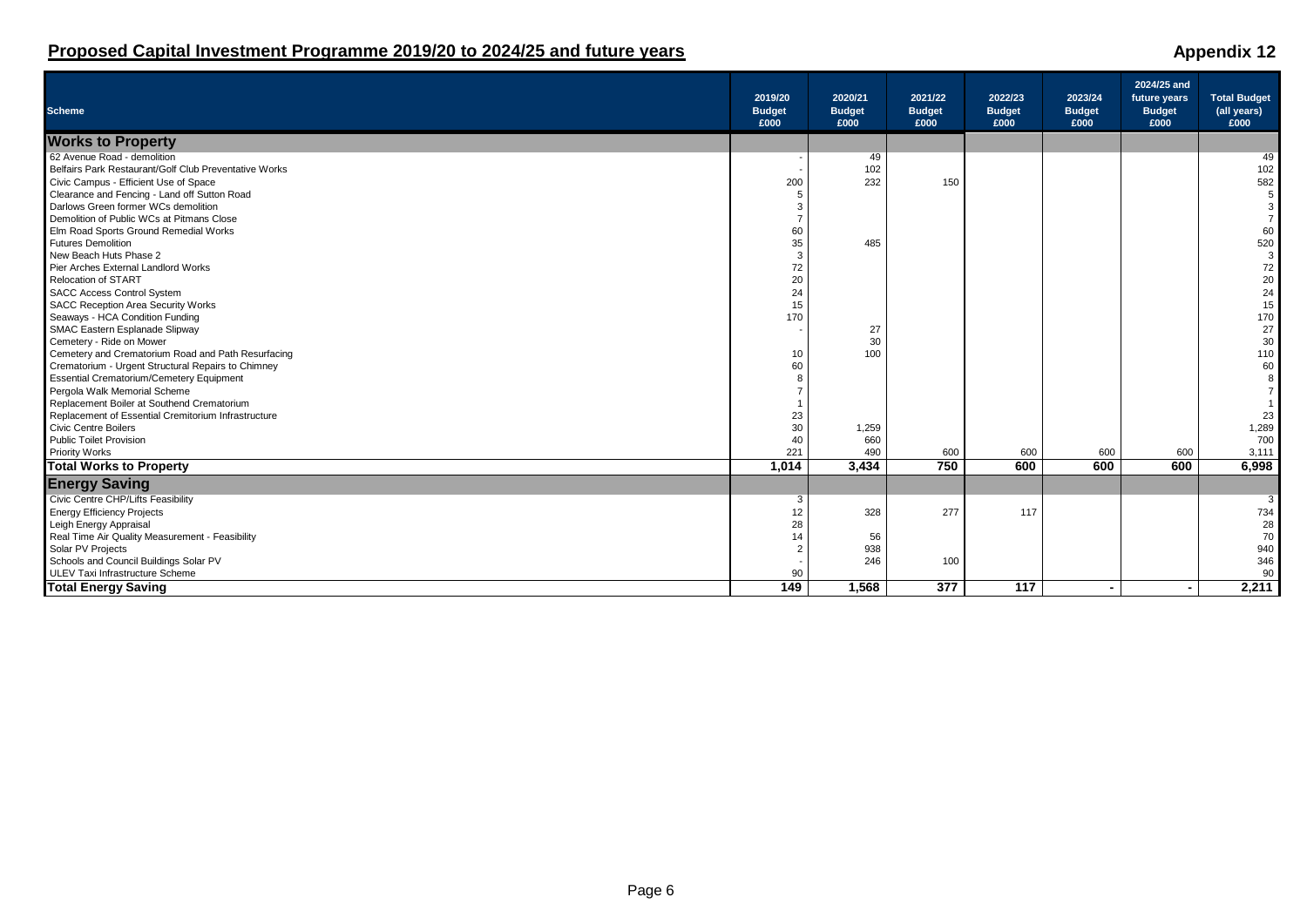| <b>Scheme</b>                                                                                                                                    | 2019/20<br><b>Budget</b><br>£000 | 2020/21<br><b>Budget</b><br>£000 | 2021/22<br><b>Budget</b><br>£000 | 2022/23<br><b>Budget</b><br>£000 | 2023/24<br><b>Budget</b><br>£000 | 2024/25 and<br>future years<br><b>Budget</b><br>£000 | <b>Total Budget</b><br>(all years)<br>£000 |
|--------------------------------------------------------------------------------------------------------------------------------------------------|----------------------------------|----------------------------------|----------------------------------|----------------------------------|----------------------------------|------------------------------------------------------|--------------------------------------------|
| <b>ICT</b>                                                                                                                                       |                                  |                                  |                                  |                                  |                                  |                                                      |                                            |
| <b>Channel Shift</b>                                                                                                                             | 153                              |                                  |                                  |                                  |                                  |                                                      | 153                                        |
| Data Centre                                                                                                                                      | 404                              |                                  |                                  |                                  |                                  |                                                      | 404                                        |
| <b>Disaster Recovery Relocation</b>                                                                                                              | 55                               |                                  |                                  |                                  |                                  |                                                      | 55                                         |
| Employee Engagement Portal (Intranet)                                                                                                            | $20\,$                           |                                  |                                  |                                  |                                  |                                                      | 20                                         |
| <b>Extending WiFi in Council Premises</b>                                                                                                        | 70                               |                                  |                                  |                                  |                                  |                                                      | 70                                         |
| HR Recruitment Contract Implementation                                                                                                           | 233                              |                                  |                                  |                                  |                                  |                                                      | 233                                        |
| N3 Connectivity in Civic Building                                                                                                                | 40                               |                                  |                                  |                                  |                                  |                                                      | 40                                         |
| ICT - Business Enablement                                                                                                                        |                                  | 1,735                            | 375                              |                                  |                                  |                                                      | 2,110                                      |
| <b>ICT - Business Services</b>                                                                                                                   |                                  | 660                              |                                  |                                  |                                  |                                                      | 660                                        |
| ICT - Connected and Smart                                                                                                                        |                                  | 350                              | 450                              | 450                              |                                  |                                                      | 1,250                                      |
| ICT - Cybersecurity                                                                                                                              |                                  | 450                              | 300                              | 300                              |                                  |                                                      | 1,050                                      |
| ICT - Stabilise and Run                                                                                                                          |                                  | 785                              | 1,255                            | 1,055                            |                                  |                                                      | 3,095<br>67                                |
| ICT - Core Application and Database Migration<br>ICT - Childrens and Adults Social Care - Development of the Liquid Logic Case Management System | 67<br>143                        | 200                              |                                  |                                  |                                  |                                                      | 343                                        |
|                                                                                                                                                  | 55                               | 40                               |                                  |                                  |                                  |                                                      | 95                                         |
| ICT - Cyber Security/Public Services Network<br><b>ICT Enterprise Agreement</b>                                                                  |                                  |                                  |                                  |                                  |                                  |                                                      | 306                                        |
| ICT - Phones Migration and Re-Tender                                                                                                             | 306<br>23                        |                                  |                                  |                                  |                                  |                                                      | 23                                         |
| ICT Rolling Replacement Programme                                                                                                                | 330                              |                                  |                                  |                                  |                                  |                                                      | 330                                        |
| Photon (Internet upgrade)                                                                                                                        | 28                               |                                  |                                  |                                  |                                  |                                                      | 28                                         |
| Replacement and Enhancement to Cash Receipting System                                                                                            | 14                               |                                  |                                  |                                  |                                  |                                                      | 14                                         |
| Ship Directory IDOX Software                                                                                                                     | 45                               |                                  |                                  |                                  |                                  |                                                      | 45                                         |
| Software Licencing                                                                                                                               | 468                              |                                  |                                  |                                  |                                  |                                                      | 468                                        |
| <b>IoT Smart City Delivery</b>                                                                                                                   | 18                               |                                  |                                  |                                  |                                  |                                                      | 18                                         |
| <b>Total ICT</b>                                                                                                                                 | 2,472                            | 4,220                            | 2,380                            | 1,805                            | $\overline{\phantom{a}}$         | $\sim$                                               | 10,877                                     |
| <b>S106/S38/CIL</b>                                                                                                                              |                                  |                                  |                                  |                                  |                                  |                                                      |                                            |
|                                                                                                                                                  |                                  |                                  |                                  |                                  |                                  |                                                      |                                            |
| S106 3-5 High Street 1501496AMDT - affordable housing<br>S106 23/04/2015 Hinguar and Saxon - public art contribution                             | 24<br>18                         |                                  |                                  |                                  |                                  |                                                      | 24<br>18                                   |
| S106 Ajax Works 0300130ful - landscaping maintenance                                                                                             | 6                                |                                  |                                  |                                  |                                  |                                                      | 6                                          |
| S106 Avenue Works 1401968AMDT - Public Art                                                                                                       |                                  | 15                               |                                  |                                  |                                  |                                                      | 15                                         |
| S106 Former Balmoral 1400914FULM - public art contribution                                                                                       |                                  |                                  |                                  |                                  |                                  |                                                      | $\overline{1}$                             |
| S106 Bellway Prittlebrook 1400943FULM - Local play facilities                                                                                    | 15                               |                                  |                                  |                                  |                                  |                                                      | 15                                         |
| S106 Former College 1000225FUL - Tree Replacement                                                                                                | 11                               |                                  |                                  |                                  |                                  |                                                      | 11                                         |
| S106 Garrison 0000777 Depost - CCTV                                                                                                              |                                  |                                  |                                  |                                  |                                  |                                                      | $\overline{1}$                             |
| S106 Garrison 0000777 Deposit - information boards                                                                                               | $\overline{2}$                   |                                  |                                  |                                  |                                  |                                                      | $\overline{2}$                             |
| S106 Garrison 0000777 Deposit - Junior Play Area maintenance                                                                                     | 10                               |                                  |                                  |                                  |                                  |                                                      | 10                                         |
| S106 Garrison 0000777 Deposit - Toddler Play Area maintenance                                                                                    | 6                                |                                  |                                  |                                  |                                  |                                                      | 6                                          |
| S106 Garrison Park Store                                                                                                                         |                                  |                                  |                                  |                                  |                                  |                                                      | $\overline{1}$                             |
| S106 Lifstan Way 0000273 Out - Open Space Maintenance                                                                                            | 79                               |                                  |                                  |                                  |                                  |                                                      | 79                                         |
| S106 North Shoebury Road 0301504out - Shoebury Park Enhancement                                                                                  | 35                               |                                  |                                  |                                  |                                  |                                                      | 35                                         |
| S106 North Shoebury Road 0301504out - Shoebury Park Maintenance                                                                                  | 43                               | 35                               | 171                              |                                  |                                  |                                                      | 249                                        |
| S106 Sunlight Ldry 1400411FULM - Public Art                                                                                                      | $\overline{2}$                   | 3                                |                                  |                                  |                                  |                                                      | 5                                          |
| S106 22-23 The Leas 0700820FULM - bus service contribution                                                                                       | 43                               |                                  |                                  |                                  |                                  |                                                      | 43                                         |
| S106 Essex House 1500521FULM - bus stop improvement                                                                                              | 3                                |                                  |                                  |                                  |                                  |                                                      | 3                                          |
| S106 Former College 1500803BC4M - parking survey contribution                                                                                    | 10                               |                                  |                                  |                                  |                                  |                                                      | 10                                         |
| S106 Avenue Works 1401968AMDT - cycleway improvement                                                                                             |                                  | $\mathbf 1$                      |                                  |                                  |                                  |                                                      |                                            |
| S106 Bellway Prittlebrook 1400943FULM - TRO Contribution                                                                                         | $\overline{4}$                   |                                  |                                  |                                  |                                  |                                                      | $\overline{4}$                             |
| S106 High Works Shoe Garrison                                                                                                                    | $\overline{2}$                   |                                  |                                  |                                  |                                  |                                                      | 2                                          |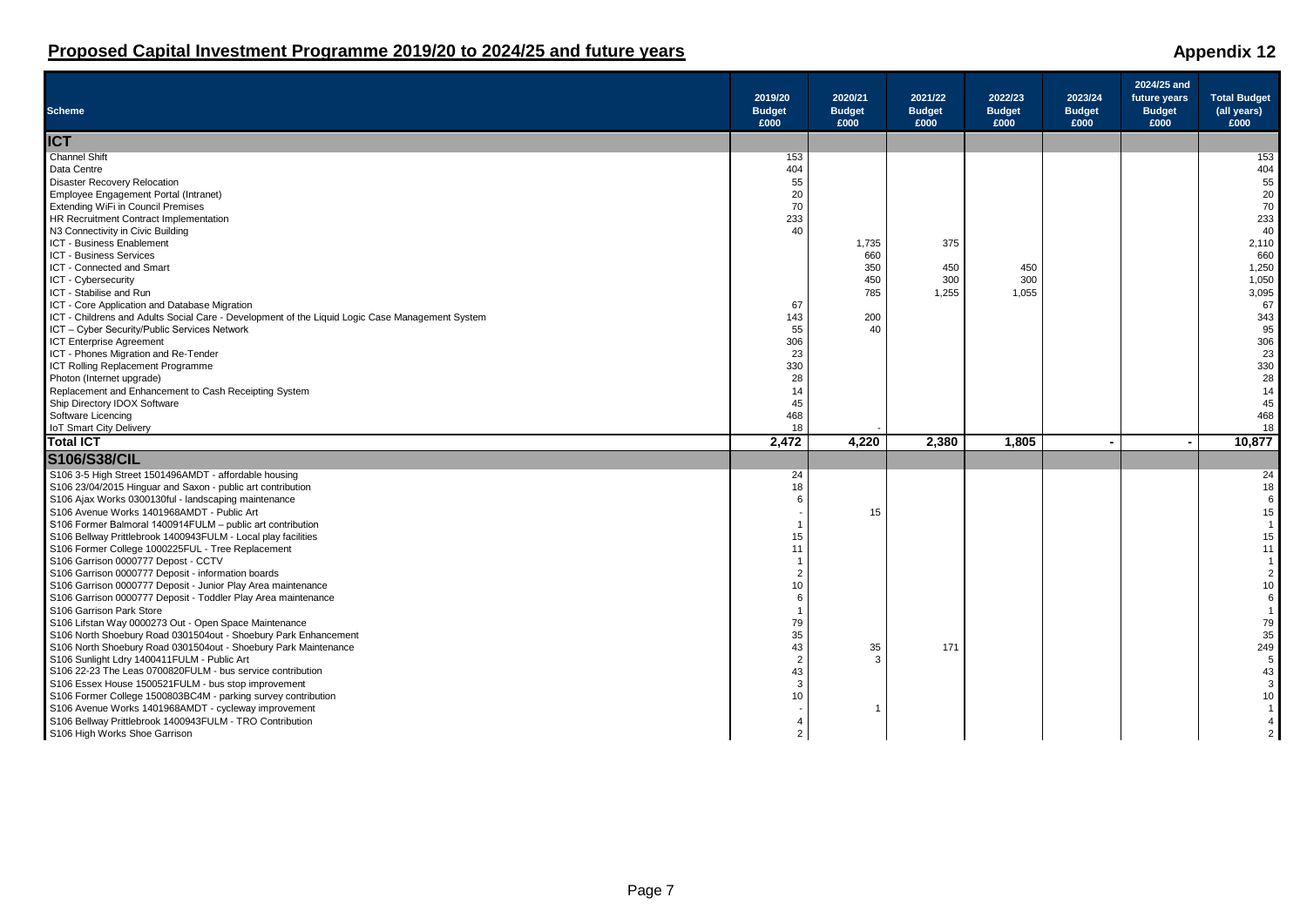### Page 8

## **Proposed Capital Investment Programme 2019/20 to 2024/25 and future years Appendix 12 Appendix 12**

| <b>Scheme</b>                                                          | 2019/20<br><b>Budget</b><br>£000 | 2020/21<br><b>Budget</b><br>£000 | 2021/22<br><b>Budget</b><br>£000 | 2022/23<br><b>Budget</b><br>£000 | 2023/24<br><b>Budget</b><br>£000 | 2024/25 and<br>future years<br><b>Budget</b><br>£000 | <b>Total Budget</b><br>(all years)<br>£000 |
|------------------------------------------------------------------------|----------------------------------|----------------------------------|----------------------------------|----------------------------------|----------------------------------|------------------------------------------------------|--------------------------------------------|
| S106 Hinguar 1401672BC4M - highway contribution                        |                                  |                                  |                                  |                                  |                                  |                                                      |                                            |
| S106 North Road and Salisbury Ave 1200056 - Highway Works Contribution |                                  |                                  |                                  |                                  |                                  |                                                      |                                            |
| S106 Sunlight Ldry 1400411FULM - Highway Works                         |                                  |                                  |                                  |                                  |                                  |                                                      |                                            |
| S106 Texsol Kenway 1500468FULM - public realm contribution             |                                  |                                  |                                  |                                  |                                  |                                                      |                                            |
| S106 Seec 0200500ful - Highway Works                                   | 104                              |                                  |                                  |                                  |                                  |                                                      | 104                                        |
| S106 Univ H-Way0401561ful                                              |                                  |                                  |                                  |                                  |                                  |                                                      |                                            |
| S38/S278 Airport 0901960 Fulm                                          | 15                               | 47                               |                                  |                                  |                                  |                                                      | 62                                         |
| S38 Bellway Homes 14/00943/fulm                                        | 30                               |                                  | 46                               |                                  |                                  |                                                      | 76                                         |
| S38 Old Hinguar School                                                 |                                  |                                  |                                  |                                  |                                  |                                                      |                                            |
| S78 Bellway Homes 14/00943/fulm                                        |                                  |                                  |                                  |                                  |                                  |                                                      |                                            |
| S38 Fossetts Farm Bridleway                                            |                                  |                                  |                                  |                                  |                                  |                                                      |                                            |
| S38 Inspection Magazine Rd                                             |                                  |                                  |                                  |                                  |                                  |                                                      |                                            |
| CIL Ward NA - Milton - Milton Park improvements                        |                                  |                                  |                                  |                                  |                                  |                                                      |                                            |
| CIL Ward NA - Milton - Park Street replacement bollards                |                                  |                                  |                                  |                                  |                                  |                                                      |                                            |
| CIL Ward NA - Eastwood Park - Tree planting                            |                                  |                                  |                                  |                                  |                                  |                                                      |                                            |
| CIL Ward NA - Kursaal - Sign for Christchurch Park                     |                                  |                                  |                                  |                                  |                                  |                                                      |                                            |
| CIL Ward NA - Prittlewell - Operation Legibility (road sign cleaning)  |                                  |                                  |                                  |                                  |                                  |                                                      |                                            |
| CIL Ward NA - Southchurch - Southchurch Speedwatch                     |                                  |                                  |                                  |                                  |                                  |                                                      |                                            |
| CIL Ward NA - St Lukes - Community facilities enhancements             |                                  |                                  |                                  |                                  |                                  |                                                      |                                            |
| CIL Ward NA - Thorpe - Street furniture improvement                    |                                  |                                  |                                  |                                  |                                  |                                                      |                                            |
| CIL Ward NA - Westborough - Signposting                                |                                  |                                  |                                  |                                  |                                  |                                                      |                                            |
| Total S106/S38/CIL                                                     | 531                              | 101                              | 225                              |                                  |                                  |                                                      | 857                                        |
| TOTAL PROPOSED CAPITAL INVESTMENT PROGRAMME                            | 70,177                           | 108,596                          | 48,967                           | 17,998                           | 12,205                           | 17,050                                               | 274,993                                    |

**Total budget for 2020/21 to 2024/25: 204,816**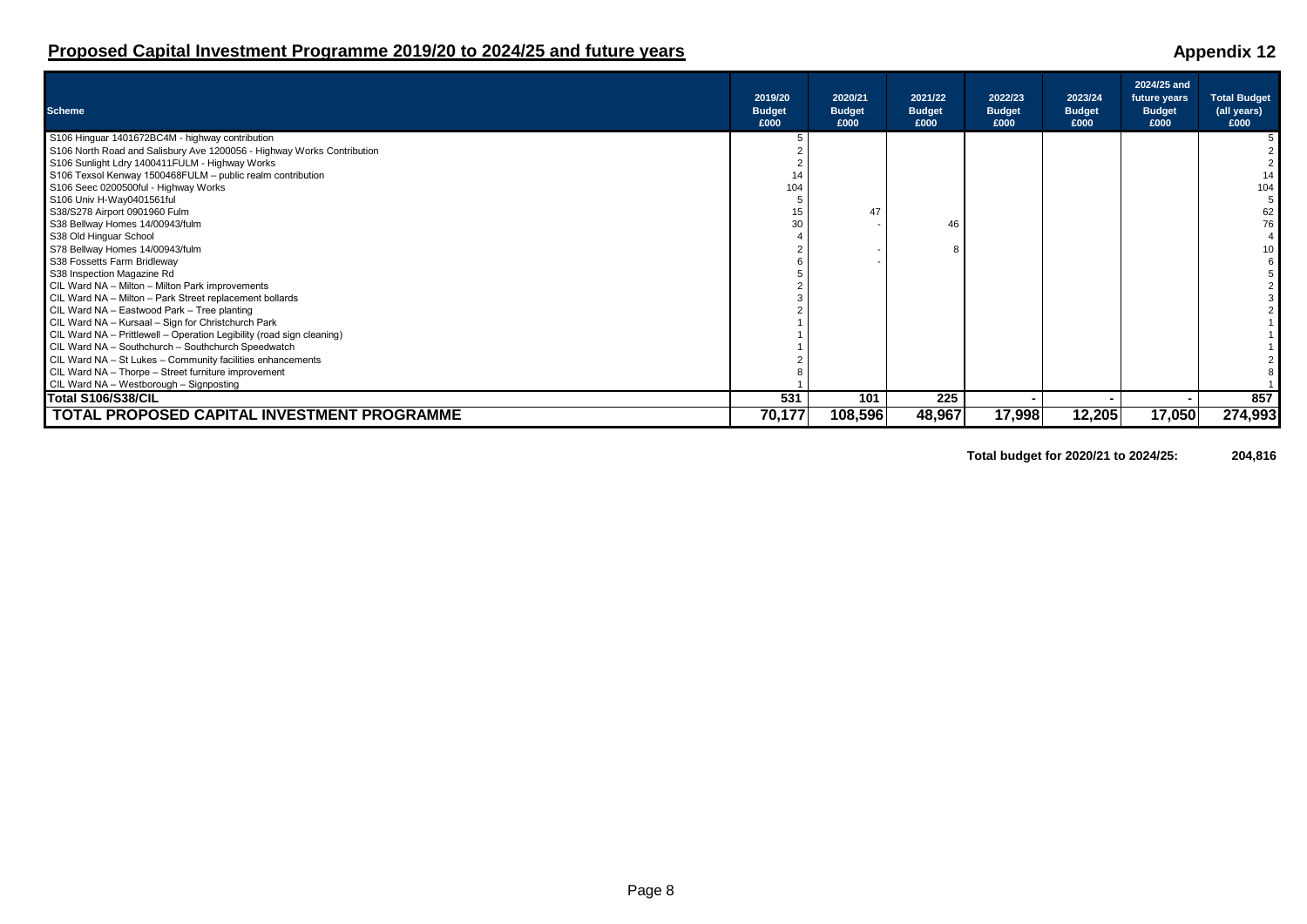## **Proposed Capital Investment Programme 2019/20 to 2024/25 and future years - Schemes subject to viable business cases**

| <b>General Fund Schemes Subject to Viable Business Cases</b>                             | 2019/20<br><b>Budget</b><br>£000 | 2020/21<br><b>Budget</b><br>£000 | 2021/22<br><b>Budget</b><br>£000 | 2022/23<br><b>Budget</b><br>£000 | 2023/24<br><b>Budget</b><br>£000 | 2024/25 and<br>future years<br><b>Budget</b><br>£000 | <b>Total Budget</b><br>(all years)<br>£000 |
|------------------------------------------------------------------------------------------|----------------------------------|----------------------------------|----------------------------------|----------------------------------|----------------------------------|------------------------------------------------------|--------------------------------------------|
| Redevelopment of Civic Area                                                              |                                  |                                  | 2,000                            | 8,742                            |                                  |                                                      | 10,742                                     |
| Crematorium Refurbishment                                                                |                                  | 2,400                            |                                  |                                  |                                  |                                                      | 2,400                                      |
| East Beach Café Project                                                                  |                                  | 32                               |                                  |                                  |                                  |                                                      | 32                                         |
| Cliffs Pavilion - External Refurbishment Works                                           | 100                              | 900                              |                                  |                                  |                                  |                                                      | 1,000                                      |
| Southend Pier - Pavilion Platform Technical Design (Gateway Review Two) and Construction |                                  | 500                              | 7,000                            | 3,000                            |                                  |                                                      | 10,500                                     |
| <b>SCHEMES SUBJECT TO VIABLE BUSINESS CASES</b>                                          | 100                              | 3,832                            | 9,000                            | 11,742                           |                                  |                                                      | 24,674                                     |
| <b>Commercial Property Investment</b>                                                    |                                  |                                  |                                  |                                  |                                  |                                                      | 22,278                                     |
| <b>Shoebury Health Centre</b>                                                            |                                  |                                  |                                  |                                  |                                  |                                                      |                                            |
| East Beach Car Park Refurbishment                                                        |                                  |                                  |                                  |                                  |                                  |                                                      |                                            |
| Town Centre and Seafront Security Works                                                  |                                  |                                  |                                  |                                  |                                  |                                                      |                                            |
| Car Park Provision                                                                       |                                  |                                  |                                  |                                  |                                  |                                                      |                                            |
| TOTAL SCHEMES SUBJECT TO VIABLE BUSINESS CASES (plus investment yet to be costed):       |                                  |                                  |                                  |                                  |                                  |                                                      | 46,952                                     |